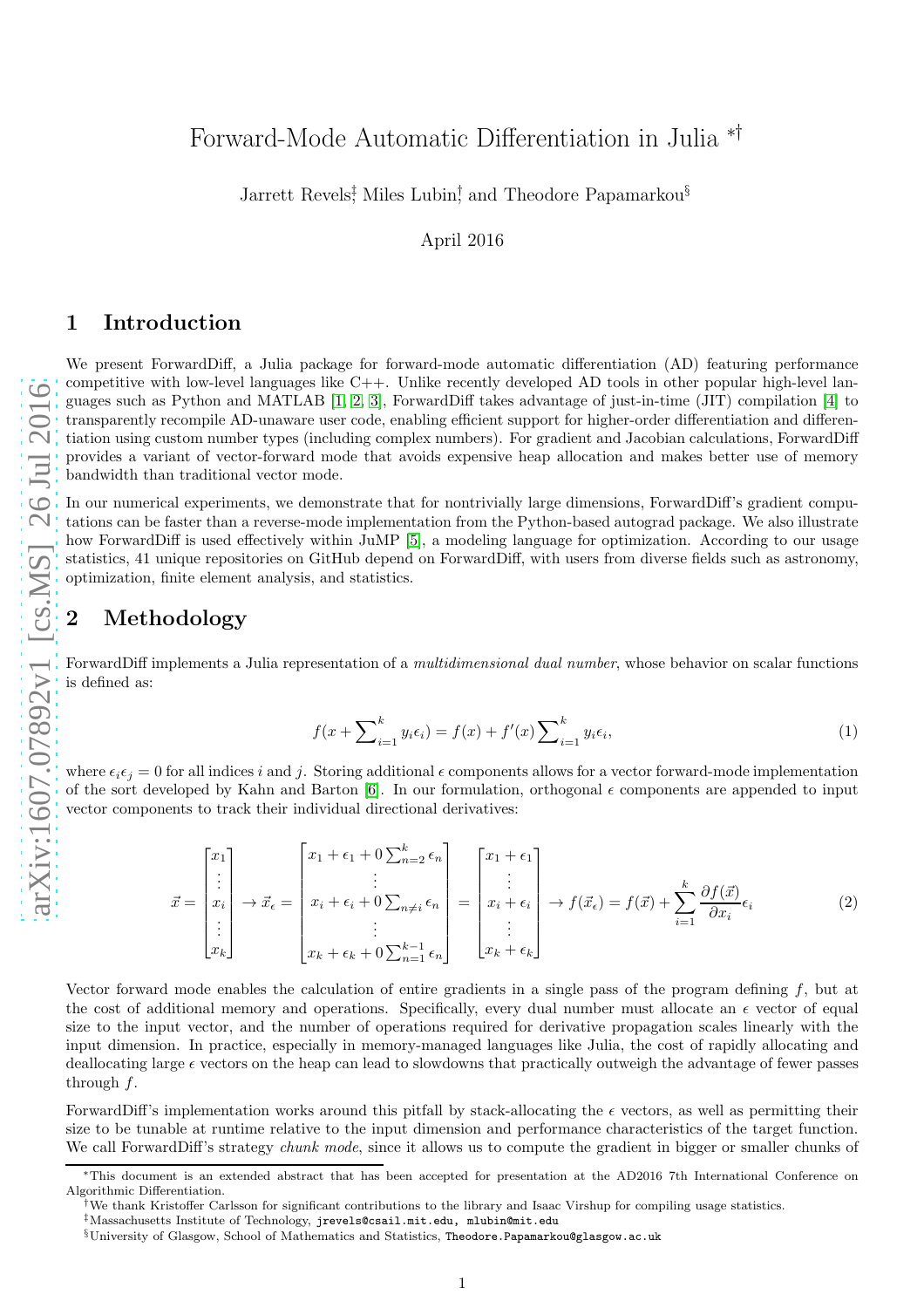the input vector. The  $\epsilon$  vector length is then the *chunk size* of the computation. For a chunk size N and an input vector of length k, it takes  $\lceil \frac{k}{N} \rceil$  passes through f to compute  $\nabla f(\vec{x})$ . For example, it takes two passes through f to evaluate the gradient at a vector of length  $k = 4$  and chunk size  $N = 2$ :

$$
\vec{x}_{\epsilon_{1,2}} = \begin{bmatrix} x_1 + \epsilon_1 \\ x_2 + \epsilon_2 \\ x_3 \\ x_4 \end{bmatrix} \rightarrow f(\vec{x}_{\epsilon_{1,2}}) = f(\vec{x}) + \frac{\partial f(\vec{x})}{\partial x_1} \epsilon_1 + \frac{\partial f(\vec{x})}{\partial x_2} \epsilon_2
$$
\n
$$
\vec{x}_{\epsilon_{3,4}} = \begin{bmatrix} x_1 \\ x_2 \\ x_3 + \epsilon_1 \\ x_4 + \epsilon_2 \end{bmatrix} \rightarrow f(\vec{x}_{\epsilon_{3,4}}) = f(\vec{x}) + \frac{\partial f(\vec{x})}{\partial x_3} \epsilon_1 + \frac{\partial f(\vec{x})}{\partial x_4} \epsilon_2
$$
\n(3)

ForwardDiff implements a multidimensional dual number as the type  $Dual{N, T}$ , where the type parameter N denotes the length of the  $\epsilon$  vector and the type parameter T denotes the element type (e.g. Dual{2,Float64} has two Float64  $\epsilon$  components). This type has two fields: value, which stores the x component, and partials, which stores the stack-allocated  $\epsilon$  vector. It's straightforward to overload base Julia methods on the Dual type; here's an example using sin, cos, and - (univariate negation):

```
import Base: sin, cos, -sin ( d::Dual ) = Dual(sin ( d.xalue ) , cos ( d.xalue ) * d.partials )\cos(d::Dual) = Dual(\cos(d.value), -(\sin(d.value)) * d.partials)(-)(d::Dual) = Dual(-(d.value), -(d.partials))
```
These method definitions are *all* that is required to support the following features:

- $n^{th}$ -order derivative of sin or cos (through nesting Dual types)
- derivative of complex sin or cos via types of the form Complex {Dual {N, T}}
- derivative of sin or cos over custom types, e.g. Custom{Dual{N,T}} or Dual{N,Custom}

We unfortunately do not have room in this abstract to adequately cover the latter two items; a proper discussion would require a more thorough exposition of Julia's multiple dispatch and JIT-compilation facilities.

Instead, we discuss how instances of the Dual type can be nested to enable the use of vector-mode AD for higher-order derivatives. For example, the type Dual  $\{M, Dual\{N, T\}\}\$ can be used to compute M x N  $2^{nd}$ -order derivatives. As a simple demonstration of the scalar case, we use an instance of the type  $Dual{1,Dual{1,Fload64}}$  to take the second derivative of sin at the Julia prompt (The notation  $\epsilon[d,k]$  is used to denote the  $k^{th}$  partial nested at level d):

```
juli a > d = Dual(Dual(1.0, 1.0), Dual(1.0, 0.0))((1.0 + 1.0 * \epsilon [1,1]) + (1.0 + 0.0 * \epsilon [1,1]) * \epsilon [2,1])julia > d2 = sin(d)((0.84147 + 0.54030 * \epsilon [1,1]) + (0.54030 - 0.84147 * \epsilon [1,1]) * \epsilon [2,1])julia > partials (partials (d2, 1), 1)−0.8414709848078965
```
Algebraically, the above example is equivalent to the use of hyper-dual numbers described by Fike and Alonso [\[7\]](#page-3-6). In fact, a Dual instance with d levels of nesting implements a  $d^{th}$ -order hyper-dual number, with the added advantage of scaling to arbitrary dimensions. For example, an instance of  $Dual{M, Dual{L,T}}$ } can be used to take M x N x L third-order derivatives in a single pass of the target function.

#### 3 Performance Analysis

In this section, we present timing results for gradient calculations of the Rosenbrock [\(4\)](#page-1-0) and Ackley [\(5\)](#page-2-0) functions. Recalling [\(1\)](#page-0-0) and the discussion in Section [2,](#page-0-1) increasing chunk size reduces the number of evaluations of the univariate functions within f. We choose Ackley and Rosenbrock as our target functions in order to provide a contrast between the relative gains of increasing chunk sizes when the target function contains many and few expensive univariate functions, respectively.

<span id="page-1-0"></span>Rosenbrock(
$$
\vec{x}
$$
) =  $\sum_{i=1}^{k-1} 100(x_{i+1} - x_i^2)^2 + (1 - x_i)^2$  (4)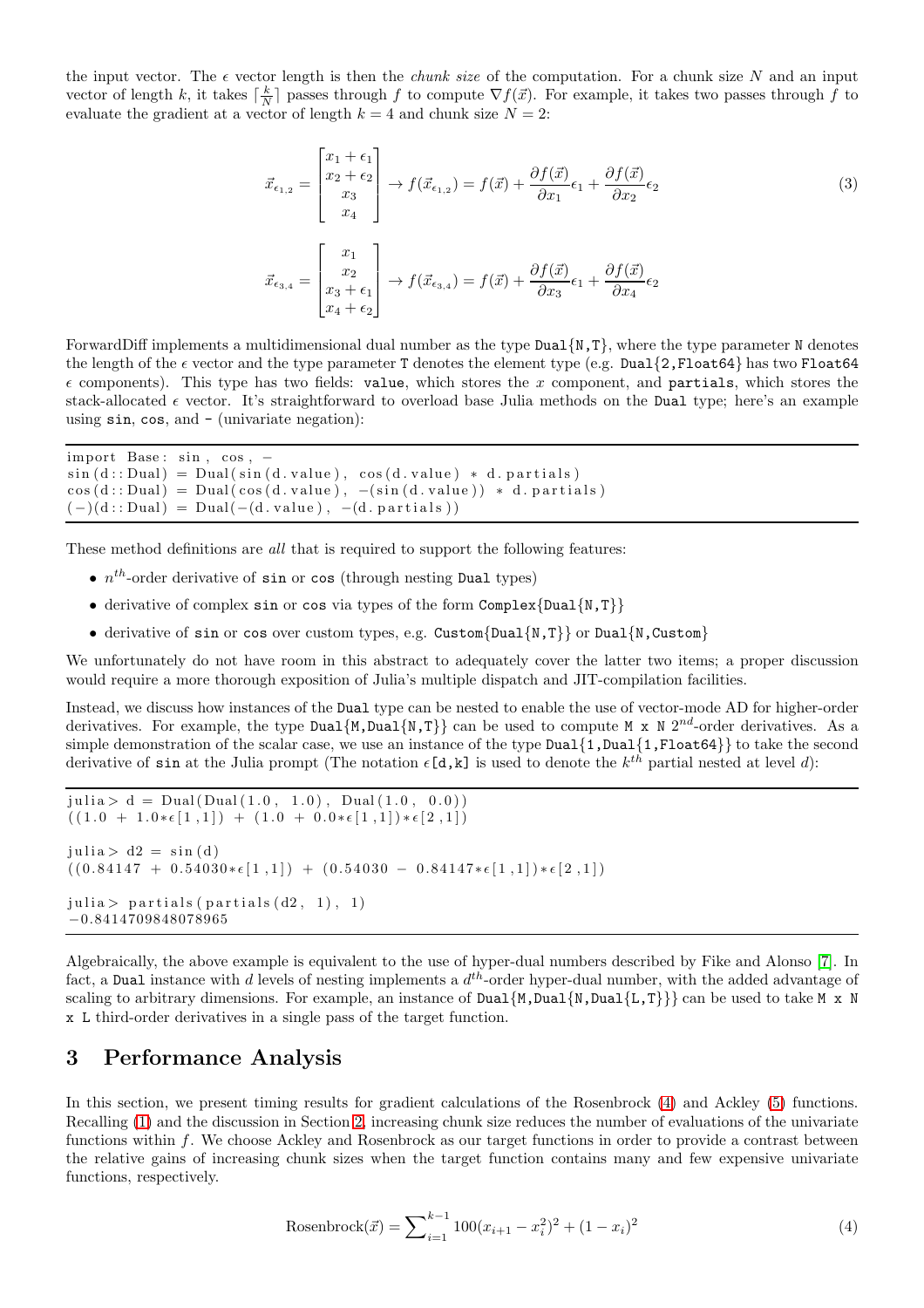<span id="page-2-0"></span>
$$
\text{Acknowledv}(\vec{x}) = -a \exp\left(-b\sqrt{\frac{1}{k}\sum_{i=1}^{k}x_i^2}\right) - \exp\left(\frac{1}{k}\sum_{i=1}^{k}\cos(cx_i)\right) + a + \exp(1) \tag{5}
$$

<span id="page-2-1"></span>Table [1](#page-2-1) shows evaluation times for calculating gradients of our two target functions using ForwardDiff versus a naive equivalent C++ implementation. Various chunk sizes were tested, while the input size was fixed at 12000 elements. For the sake of simplicity, ForwardDiff's Dual $\{N, T\}$  type was translated into a hardcoded C++ class for each N.

|                           | chunk size $N$ C++ Time (s) | ForwardDiff Time (s) |   | chunk size $N$ C++ Time (s) | ForwardDiff Time (s) |
|---------------------------|-----------------------------|----------------------|---|-----------------------------|----------------------|
|                           | 2.66744                     | 0.62760              |   | 4.02078                     | 5.12890              |
| $\overline{2}$            | 2.71184                     | 0.45541              |   | 4.35398                     | 2.72003              |
|                           | 1.92713                     | 0.44469              |   | 3.05532                     | 1.86055              |
|                           | 1.45306                     | 0.42354              | 4 | 2.26095                     | 1.47578              |
|                           | 1.24949                     | 0.44045              |   | 1.91985                     | 1.23500              |
| (a) $\nabla$ (Rosenbrock) |                             |                      |   | (b) $\nabla(Ackley)$        |                      |

Table 1: Time to evaluate gradients using  $C++$  vs. ForwardDiff, input size  $k = 12000$ 

Table [1](#page-2-1) helps illustrate that the optimal chunk size for a given problem is a result of a trade-off between memory bandwidth, memory alignment, cache performance, and function evaluation cost. For example, note that Forward-Diff's  $\nabla$ (Rosenbrock) performance worsens when going from  $N = 4$  to  $N = 5$ , and that the C++ implementation's performance with both functions worsens when going from  $N = 1$  to  $N = 2$ . The former observation is likely due to the large memory bandwidth cost relative to the cost of the arithmetic operations, while the latter observation is likely due to poor alignment of input vector (since each 2-dimensional dual number is essentially a struct of three double values - one for the instance value, and two for the partial components).

<span id="page-2-2"></span>

| Function   | Input Size $k$ | autograd Time (s) | ForwardDiff Time (s) | ForwardDiff Multithreaded Time (s) |
|------------|----------------|-------------------|----------------------|------------------------------------|
| Ackley     | 10             | 0.001204          | 0.000007             | 0.000007                           |
| Ackley     | 100            | 0.008472          | 0.000058             | 0.000056                           |
| Ackley     | 1000           | 0.081499          | 0.006351             | 0.002620                           |
| Ackley     | 10000          | 0.835441          | 0.564828             | 0.253798                           |
| Ackley     | 100000         | 8.361769          | 56.850198            | 24.394373                          |
| Rosenbrock | 10             | 0.000866          | 0.000003             | 0.000003                           |
| Rosenbrock | 100            | 0.004395          | 0.000034             | 0.000041                           |
| Rosenbrock | 1000           | 0.040702          | 0.003010             | 0.001582                           |
| Rosenbrock | 10000          | 0.411095          | 0.302277             | 0.159703                           |
| Rosenbrock | 100000         | 4.173851          | 30.365882            | 14.111776                          |

Table 2: Time to evaluate gradients using autograd (reverse mode) vs. ForwardDiff, chunk size  $N = 10$ 

Table [2](#page-2-2) compares the gradient computation time of the reverse-mode implementation of the Python-based autograd package versus the forward-mode implementation of ForwardDiff for varying input sizes. We also include results obtained using our experimental multithreaded implementation, which show a ∼2x speed-up using 4 threads compared to our single-threaded implementation.

Both functions have linear complexity in the input dimension  $k$ ; therefore reverse mode, which requires  $O(1)$  passes through each function, scales linearly, while our forward mode, which requires  $O(k)$  passes through each function (with fixed  $N$ ), scales quadratically. The results in Table [2](#page-2-2) agree with this complexity analysis. Nevertheless, there is a huge performance gap between these two implementations such that autograd is slower on these examples when  $k \le 10000$ . despite reverse mode being a superior algorithm in principle for computing gradients.

The code used to generate the timings in this section can be found at [https://github.com/JuliaDiff/ForwardDiff.jl/tree/j](https://github.com/JuliaDiff/ForwardDiff.jl/tree/jr/benchmarks/benchmark) Julia benchmarks were run using Julia version 0.5.0-dev+3200, C++ benchmarks were compiled with clang-600.0.57 using -O2, and Python benchmarks were run using Python version 2.7.9.

## 4 ForwardDiff within JuMP

Effective use of ForwardDiff has brought improvements to JuMP [\[5\]](#page-3-4), a domain-specific language for optimization embedded in Julia where users provide closed-form algebraic expressions using a specialized syntax. JuMP, and similar commercial tools like AMPL [\[8\]](#page-3-7), compute derivatives of user models as input to nonlinear optimization solvers, which is quite different from ForwardDiff's original target case of differentiating general user-defined code.

JuMP computes sparse Hessians by using the graph coloring approach of [\[9\]](#page-3-8), which requires computing a small number of Hessian-vector products in order to recover the full Hessian. JuMP's forward-over-reverse mode implementation